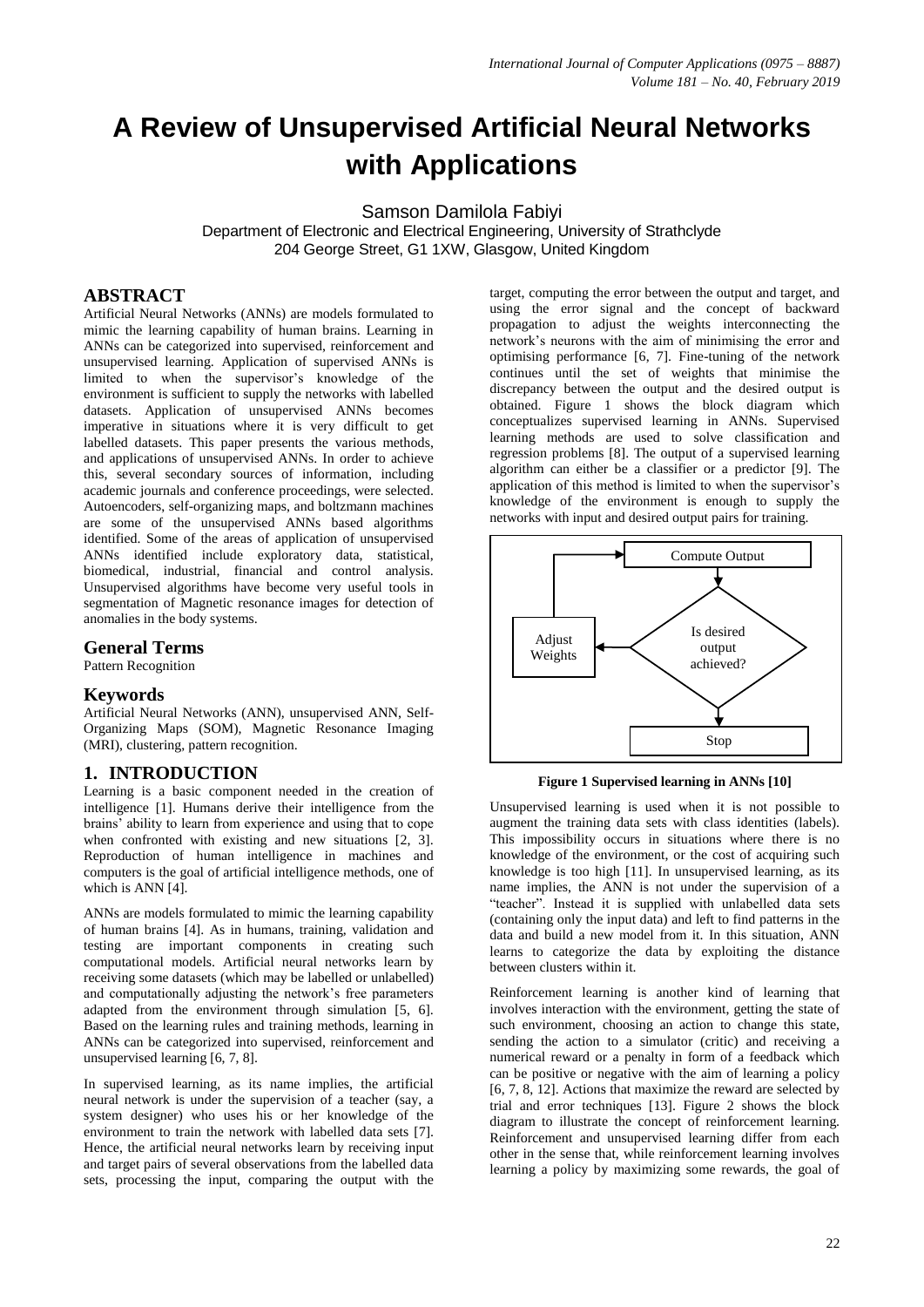unsupervised learning is to exploit the similarities and differences in the input data for categorization.



**Figure 2 Reinforcement Learning [8]**

This paper presents the various methods, and applications of unsupervised artificial neural networks.

## **2. METHODOLOGY**

Academic journals, conference proceedings, textbooks, dissertations, magazines, and lecture slides are the major secondary sources of information selected for identifying various techniques and applications of unsupervised ANNs. In other to narrow down the focus of this study, only one of the unsupervised learning techniques identified known as selforganising map will be discussed in detail. In addition to identifying and discussing various applications of unsupervised artificial neural networks, some of the past work which are related to the identified applications are presented.

## **3. UNSUPERVISED ARTIFICIAL NEURAL NETWORKS ALGORITHMS AND TECHNIQUES**

Techniques and algorithms which are used in unsupervised artificial neural networks include restricted boltzmann machines, autoencoders, self-organizing maps, etc. Selforganizing maps are presented in this section

## **3.1 Self-organizing maps**

Self-organizing maps are basic type of artificial neural networks whose process of development is based on unsupervised learning techniques and exploitation of the similarities between data [15, 16, 17]. Self-organising maps are biologically inspired topographically computational maps that learn by self-organisation of its neurons. This inspiration came from the way different sensory inputs are organised into topographic maps in humans' brain [18, 19]. Self-organising maps, unlike supervised ANN, consists of input and output neurons with no hidden layers and are developed in such a way that only one of the output neurons can be activated. This brings about competitive learning, a process where all the output neurons compete with one another. The winner of such competition is fired and referred to as the winning neuron. With Seach of the output neurons having sets of weights which define their coordinates in the input space, one way of realising the competition between output neuron is by computing the value of discriminant function, usually Euclidean distance between them and the feature vector of the current sample being fed into the input. Selected (winning) neurons, from a group of neurons which are positioned at the nodes of a lattice, are tuned into various input patterns (structures), organising themselves, and forming a topographic map over the lattice structure. Statistical representation in the input structures are indicated by the coordinates of the neurons [18]. When supplied with input signals, self-organising maps, as their name implies, function to provide a topographic map (spatially organized arrangement of neurons over the lattice structure) which

internally depicts the statistical features (properties) in input patterns of the supplied input [20].

Initialisation, competition, cooperation and adaptation are the key components involved in the self – organisation of neurons. At the initialisation stage, randomly selected small values are initially allocated as weights of output neurons. Output neurons would then compete with one another by comparing the values of discriminant function computed. The output neuron that minimizes the value of discriminant function is selected as the winner and has its weights updated such that it is drawn closer to the current observation. There is cooperation between the winning neuron those in its neighbourhood (defined by a radius) because not only is its weights updated but also the weights of those in its predefined neighbourhood are updated as well, with the winning neurons receiving relatively higher updates, towards the input vector. This cooperation is inspired by lateral interaction among groups of excited neurons in the humans' brain. The weight update receive by neighbouring neurons is a function of the lateral distance between them and winning neuron with the closest and farthest neurons receiving the highest and lowest weight update respectively [18, 19, 21]. The weights are updated for efficient unsupervised categorization of data [22]. The idea behind this is the need to enhance the similarity between a unit that best match the training input often referred to as the best matching unit (BMU) and those in a nearby neighbourhood to the input [18, 19, 21, 23].

The five stages involved in self-organized maps algorithm are initialization, sampling (drawing of training input vector), finding the winning neuron whose weight vector best matches the input vector, updating the weights of the winning neuron, and those in the neighbourhood using equation (1), and returning to the sampling stage until no changes can be implemented in the feature map [18, 19].



**Figure 3 Feature map of the Kohonen network [23].**

Kohonen network is a type of self-organized maps [23]. The Kohonen network's feature map is shown in Figure 3. Selforganizing maps artificial neural networks are mainly applied for clustering and brain-like feature mapping and are most suitable for application in the areas of exploratory data, statistical, biomedical, industrial, financial and control analysis [22, 24, 25].

## **4. APPLICATIONS OF UNSUPERVISED ARTIFICIAL NEURAL NETWORK**

While supervised learning leads to regression and classification, unsupervised learning performs the tasks of pattern recognition, clustering and data dimensionality reduction.

Unsupervised learning is aimed at finding some patterns in the input data. Recognition of patterns in unlabelled datasets leads to clustering (unsupervised classification). Clustering involves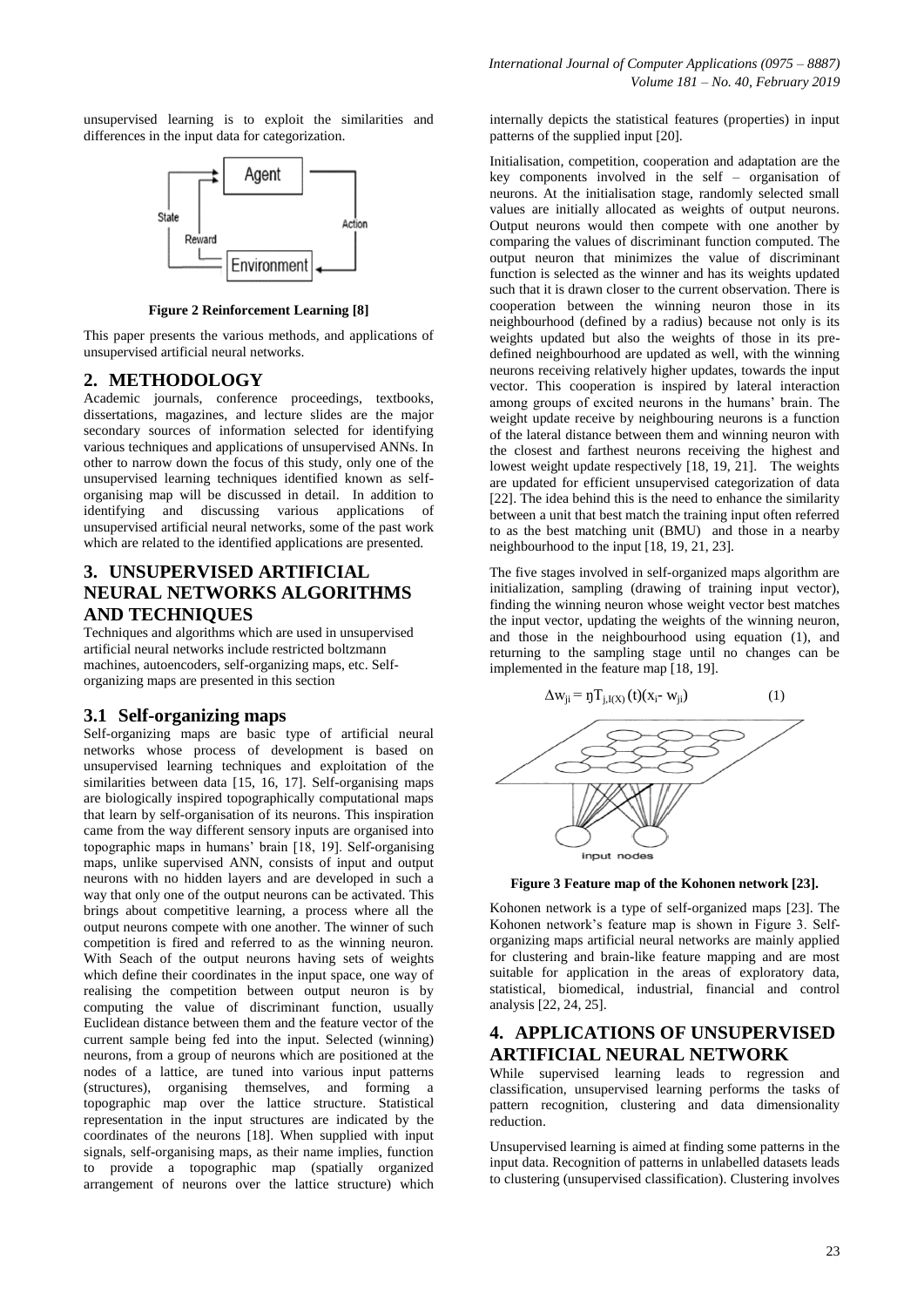grouping of data with similar features together. One of the key stages of recognition systems is pattern recognition. Pattern recognition has found application in diagnosing diseases, data mining, classification of documents, recognizing faces, etc [22, 26]. Data mining, as its name implies, involves automatically or semi-automatically mining (extracting) useful information from massive datasets [27, 28]. Selforganizing maps are artificial neural network algorithms for data mining [29]. Massive data can be analysed and visualized efficiently by self-organising maps [25]. In [30], unsupervised neural networks, based on self-organising map, was used for clustering of medical data with three subspaces namely patients' drugs, body locations, and physiological abnormalities [30]. In [31], self-organising map was used to analyse and visualize yeast gene expression, and identified as an excellent, speedy and convenient techniques for organization and interpretation of massive datasets like that of yeast gene expression [31].

Unsupervised learning also performs the task of reducing the number of variables in high-dimensional data, a process known as dimensionality reduction. Data dimensionality reduction task can be further classified into feature extraction and feature selection [32]. Feature selection involves selecting a subset of relevant variable from the original dataset [32, 33]. Transformation of the dataset in high dimensional space to low dimensional space is referred to as feature extraction [32]. Principal component analysis is one of the best techniques for extracting linear features [34]. High dimensional data can be easily classified, visualized, transmitted and stored thanks to the dimensionality reduction task which can be facilitated by unsupervised artificial neural network algorithms [35]. In [35], auto-coders with weights initialized effectively was presented as a better tool than principal components analysis for data dimensionality reduction [35]. Dimensionality reduction of data is usually performed at the pre-processing stages of other tasks to reduce computational complexity and improve performance of machine learning models. In [36], Performance component analysis, an unsupervised learning algorithm, was used to reduce the dimension of the data before classification for improvement in performance and better computational speed [36].

## **5. UNSUPERVISED NEURAL NETWORKS IN SEGMENTATION OF MAGNETIC RESONANCE IMAGES**

Clustering can also be used for image segmentation [37]. Image segmentation, a very important aspect of image processing, involves dividing an image into simpler units or regions with similar features [38]. Detection of anomalies in body systems requires analysis of medical images. Segmentation is a prelude for analysing medical images [39]. Magnetic resonance imaging is one of the imaging techniques used in detection of such irregularities. Others are Computerized Tomography (CT) scan, ultrasound imaging, X-rays, mammogram, etc [39, 40]. For instance, brain disorder like schizophrenia or dementia can be identified by segmentation of MR brain images [42]. Conditions like tumours and infections can be detected by MRI [40]. Use of these imaging techniques enhance the accuracy of decisions to be reached by radiographers when determining the presence or absence of irregularities in medical images which are under analysis for correct diagnosis [39, 40]. MRI is non-invasive and known for providing detailed information for tissue identification [40, 41]. Unlike supervised segmentation, unsupervised segmentation of MRI images is automatic or semi-automatic. It does not require prior knowledge or intervention of an expert. Hence, it consumes less time and effort [41].

Features of MRI images are usually extracted for classification using unsupervised neural networks. In [42], two different approaches, neural network and fuzzy clustering used in segmentation of MRI images of human brain were compared from different perspectives, some of which are learning methods (supervised vs unsupervised), time complexity, etc. Magnetic resonance images of a brain section were segmented using fuzzy clustering methods and supervised neural network. Though the results obtained using both methods were similar, a visual inspection of the unsupervised fuzzy clustering algorithm indicates a better result [42]. In [43], unsupervised neural network approach for classification of MRI images of human brain in detection of brain tumour was proposed. After pre-processing and feature extraction (using independent component analysis for dimensionality reduction), unsupervised neural classifiers, SOM and k-means clustering algorithms were used to classify MRI images into normal and abnormal images with 98.6 % accuracy. The proposed technique was considered to have outperformed other techniques like probabilistic neural network (PNN), Back propagation (BPN), Bayesian, etc. with accuracies of 87%, 76% and 79.3% respectively [43].

In [44], an unsupervised neural network approach for segmentation of kidney in MRI images was proposed. Iterative segmentation of each slice, which gave the proposed method relatively high robustness and efficiency, involved obtaining segmented kidney by clustering of pixels values in each image using K-means [44]. In [45], comparisons between performance of supervised ANNs algorithms, back propagation and cascade correlation, and that of unsupervised algorithm (clustering), fuzzy c-means (FCM) in segmentation of MR images for characterization of tissues was carried out. While classification by the supervised algorithms involved training and testing with significantly higher speed attained, classification by supervised algorithms required only the testing phase but with longer time requirement. Finding ways for significant reduction in time requirement for FCM was recommended [45]. In [41], an unsupervised algorithm using self-organising maps for segmentation of MRI images was proposed. SOM classifier was used for brain tissue classification, following pre-processing of acquired MR brain images, feature extraction and feature selection with principal component analysis. The proposed technique achieved good segmentation results. Besides, the use of principal component analysis was helpful in achieving optimum results and reducing the time required for segmentation [41].

## **6. CONCLUSION**

Unsupervised artificial neural networks are networks which are left to learn by looking for patterns in inputs and are used in situations where getting labelled datasets becomes very difficult. This paper has identified some unsupervised artificial neural networks algorithms including autoencoders and self-organizing maps. Unsupervised artificial neural networks can perform the tasks of pattern recognition, clustering and data dimensionality reduction. Application of unsupervised neural networks in data mining, diagnosing of diseases, image segmentation and dimensionality reduction will continue to make them dominant and indispensable models in exploratory data, statistical, biomedical, industrial, financial and control analysis. Unsupervised algorithms have become very useful tools in segmentation of Magnetic resonance images for detection of anomalies in the body systems.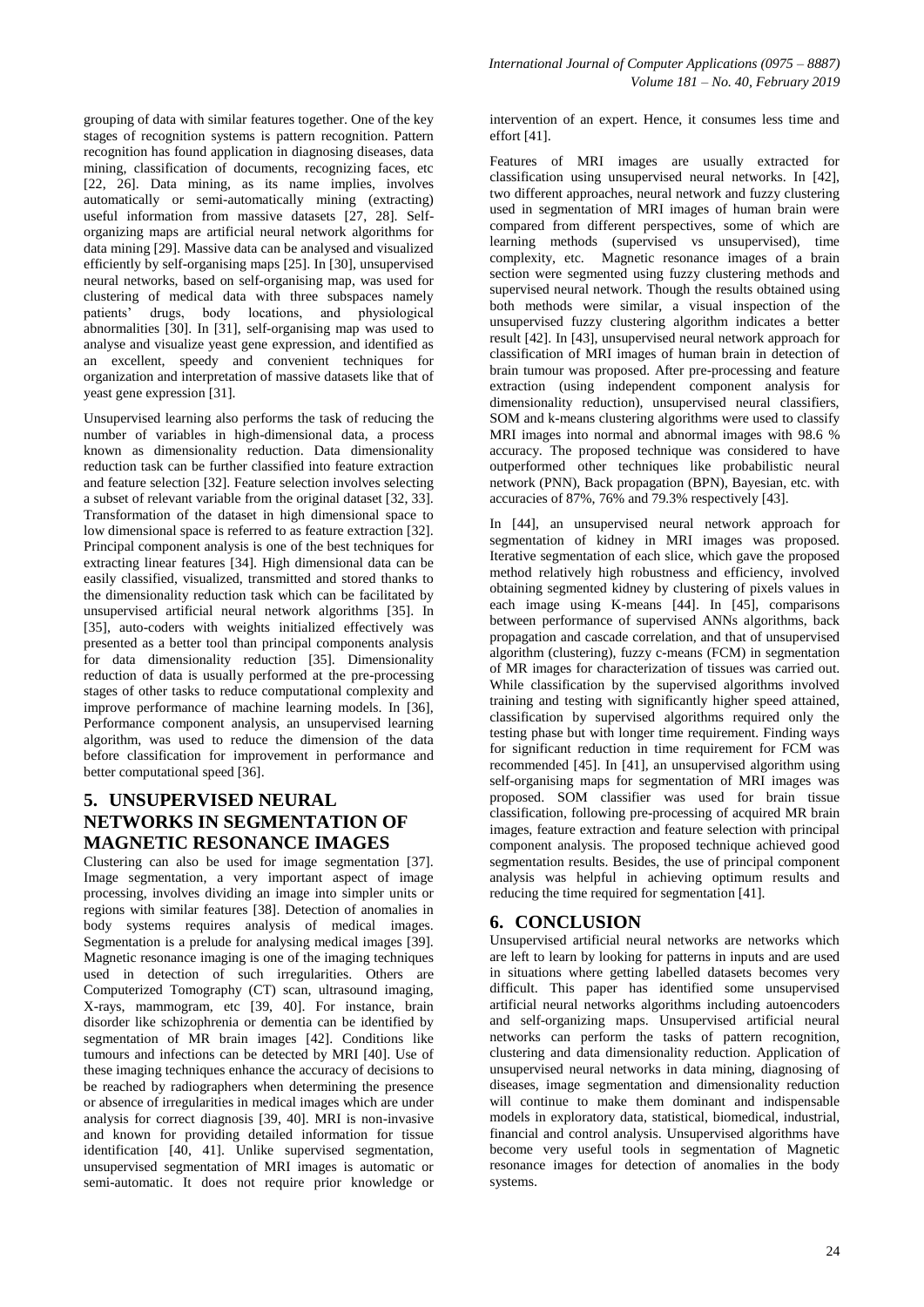#### **7. REFERENCES**

- [1] S. Russell, 'Machine Learning', in Artificial Intelligence A volume in Handbook of Perception and Cognition, Waltham: Academic Press, 1966, 89–133.
- [2] R. M. E. Sabbatini, 'The Evolution of Human Intelligence', Brain and Mind, no. 12, p. 2, 2001.
- [3] S. Twardosz, 'Effects of Experience on the Brain: The Role of Neuroscience in Early Development and Education', Early Education & Development, vol. 23, no. 1, p. 96-119, 2012.
- [4] D. J. Livingstone, Artificial Neural Networks Methods and Applications. Totowa: Humana Press, 2008, p. v.
- [5] R. Rojas, Neural Networks A Systematic Introduction. Berlin: Springer-Verlag, 1996, p. 101.
- [6] R. Sathya and A. Abraham, 'Comparison of Supervised and Unsupervised Learning Algorithms for Pattern Classification', International Journal of Advanced Research in Artificial Intelligence, vol. 2, no. 2, p. 34 - 38, 2013.
- [7] M. Bennamoun, 'Neural Network Learning Rules', University of Western Australia, Australia.
- [8] V. Stankovic, 'Introduction to Machine Learning in Image Processing', University of Strathclyde, Glasgow, 2017.
- [9] J. Si, A. Barto, W. Powell and D. Wunsch, 'Reinforcement Learning and Its Relationship to Supervised Learning', in Handbook of Learning and Approximate Dynamic Programming, Hoboken: John Wiley & Sons, Inc., Hoboken, NJ, USA, 2004, p. iii.
- [10] M. Dalvi, 'Artificial Neural Networks', Visvesvaraya National Institute of Technology, Nagpur, 2014.
- [11] A. F. Atiya, 'An Unsupervised Learning Technique for Artificial Neural Networks', Neural Networks, vol. 3, no. 3, p. 707-711, 1990.
- [12] A. Gosavi, 'Neural Networks and Reinforcement Learning', Missouri University of Science and Technology Rolla.
- [13] F. Woergoetter and B. Porr, 'Reinforcement learning', Scholarpedia, vol. 3, no. 3, p. 1448 ,2008.
- [14] A. Ghanbari, Y. Vaghei, and S. M. R. S. Noorani, 'Reinforcement Learning in Neural Networks: A Survey', International journal of Advanced Biological and Biomedical Research, vol. 2, no. 5, p. 1399, 2014.
- [15] G. Pölzlbauer, 'Survey and Comparison of Quality Measures for Self-Organizing Maps', in Proceedings of the Fifth Workshop on Data Analysis (WDA'04), Sliezsky dom, Vysoké Tatry: Elfa Academic Press, 2004, 67-82.
- [16] J. Djuris, S. Ibric and Z. Djuric, 'Neural computing in pharmaceutical products and process development', in Computer-Aided Applications in Pharmaceutical Technology, Oxford: Woodhead Publishing, 2013, p. 91– 175.
- [17] K. Roy, S. Kar and R. N. Das, 'Newer QSAR Techniques', in Understanding the Basics of QSAR for Applications in Pharmaceutical Sciences and Risk Assessment, Tokyo: Academic Press, 2015, p. 319–356.
- [18] S. Haykin, Neural Networks and Learning Machines, 3rd ed. New York: Pearson Prentice Hall, 2009, p. 425 – 466.
- [19] J. A. Bullinaria, 'Self Organizing Maps: Fundamentals', Birmingham, 2004.
- [20] T. Kohonen, 'The Self-Organizing Map', in Proceedings of the IEEE, vol. 78, no. 9, p. 1464 – 1480, 1990.
- [21] M. Köküer, R. N.G. Naguib, P. Jančovič, H. B. Younghusband and R. Green, 'Towards Automatic Risk Analysis for Hereditary Non-Polyposis Colorectal Cancer Based on Pedigree Data', in Outcome Prediction in Cancer, Elsevier, 2007, p. 319–337.
- [22] J. K. Basu, D. Bhattacharyya and T. Kim, 'Use of Artificial Neural Network in Pattern Recognition', International Journal of Software Engineering and Its Applications, vol. 4, no. 2, p. 23 – 34,2010.
- [23] R. Beale and T. Jackson, Neural Computing: An Introduction. Bristol: IOP Publishing Ltd, 1990, p. 107 – 109.
- [24] T. Kohonen, 'Essentials of The Self-Organizing Map', Neural Networks, vol. 37, no. 2013, p. 52 – 65, 2012.
- [25] P. Toronen, M. Kolehmainen, G. Wong and E. Castren, 'Analysis of Gene Expression Data Using Self-Organizing Maps', Federation of European Biochemical Societies, vol. 451, no. 1999, p. 142 – 146, 1999.
- [26] B. D. Ripley, Pattern recognition and neural networks. Cambridge University Press, 2008.
- [27] N. Jain and V. Srivastava, 'Data Mining Techniques: A Survey Paper', International Journal of Research in Engineering and Technology, vol. 2, no. 11, p. 116 – 119, 2013.
- [28] T. Silwattananusarn1 and K. Tuamsuk, 'Data Mining and Its Applications for Knowledge Management: A Literature Review from 2007 to 2012', International Journal of Data Mining & Knowledge Management Process, vol. 2, no. 5, p. 13 – 24, 2012.
- [29] J. Vesanto, 'Neural Network Tool for Data Mining: Som Toolbox', in Proceedings of Symposium on Tool Environments and Development Methods for Intelligent Systems (TOOL-MET2000), Oulun yliopistopaino, Oulu, Finland, 2000, pp. 184–196.
- [30] D. Shalvi and N. DeClaris, 'An unsupervised neuralnetwork approach to medical data mining techniques', in Neural Networks Proceedings, 1998. IEEE World Congress on Computational Intelligence. The 1998 IEEE International Joint Conference, Anchorage, AK, USA, 2002, p. 171 – 176.
- [31] P. Törönen, M. Kolehmainen, G. Wong and E. Castrén, 'Analysis of Gene Expression Data Using Self-Organizing Maps', FEBS Letters, Volume 451, Issue 2, p. 142-146, 1999.
- [32] M. Sabitha and M. Mayilvahanan, 'Application of Dimensionality Reduction techniques in Real time Dataset', International Journal of Advanced Research in Computer Engineering & Technology, vol. 5, no. 7, p.  $2187 - 2189, 2016.$